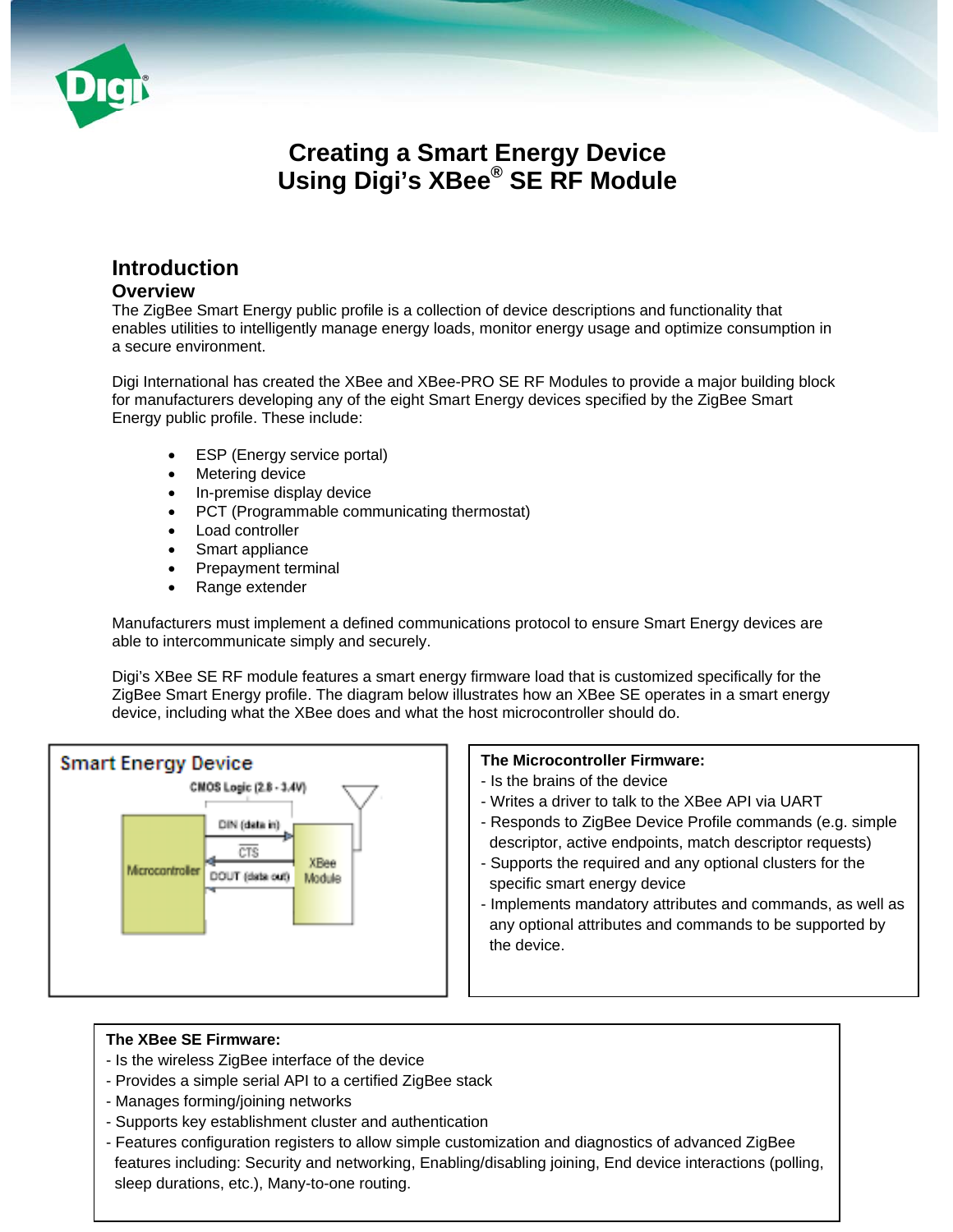By using the XBee SE module as part of a Smart Energy device, developers can focus on supporting the high level application communications protocols without digging into the technical intricacies of the ZigBee stack. In addition, XBee and XBee-PRO SE RF modules have been fully certified by the FCC, ETSI and other approval agencies, eliminating the need for RF engineering, testing and manufacturing.

## **Firmware Loads**

The XBee Smart Energy firmware is a firmware load for XBee Series 2 RF modules. This means developers can convert XBee ZB and ZNet 2.5 RF modules into SE modules simply by changing firmware. Look for the Smart Energy Conversion Kit on [www.digi.com/standards/smart-energy](http://www.digi.com/standards/smart-energy) to do this. The XBee Smart Energy firmware currently supports the following variations:

- 31xx (API Coordinator)
- 33xx (API Router)
- 39xx (API End device)

Changing from coordinator to router or router to end device requires a new firmware load. Firmware can be uploaded serially to the XBee either programmatically or using a serial firmware update tool such as Digi's X-CTU. See the XBee SE RF module manual for details.

### **Reference Documentation**

This document references several ZigBee standards documents available to members of the ZigBee Alliance. At the time of this writing, the following documents were used as references:

| <b>Document Description</b>                    | <b>Document Number</b> |
|------------------------------------------------|------------------------|
| ZigBee Specification                           | 053474r17              |
| ZigBee Cluster Library Specification           | 075123r02              |
| ZigBee Smart Energy Specification              | 075356r15              |
| ZigBee Smart Energy Profile Test Specification | 07538r17               |

The XBee SE product manual includes additional information on the XBee SE firmware. The product manual can be downloaded on [www.digi.com/standards/smart-energy](http://www.digi.com/standards/smart-energy).

# **Recommendations to Manufacturers**

We recommend manufacturers consider the following steps when creating Smart Energy devices:

- Obtain a copy of the ZigBee Specifications listed above
- Subscribe to the email list and consider attending the weekly AMI teleconferences to stay abreast of upcoming specification changes
- Stay in touch with [se.developer@digi.com](mailto:se.developer@digi.com) for technical support while building the product
- Obtain test certificates (see the XBee SE RF module manual Appendix D for details on certificates)
- Certify the Smart Energy device with a ZigBee test house
- Obtain production certificates

# **Remaining Sections**

The remaining sections in this application note cover the following important topics related to developing a Smart Energy device:

- Forming / Joining a Smart Energy Network
- XBee Commissioning
- ZigBee Device Profile (ZDP) Support
- ZigBee Cluster Library (ZCL) Support
- Implementing Smart Energy Devices
- APS Encryption
- Trust Center Requirements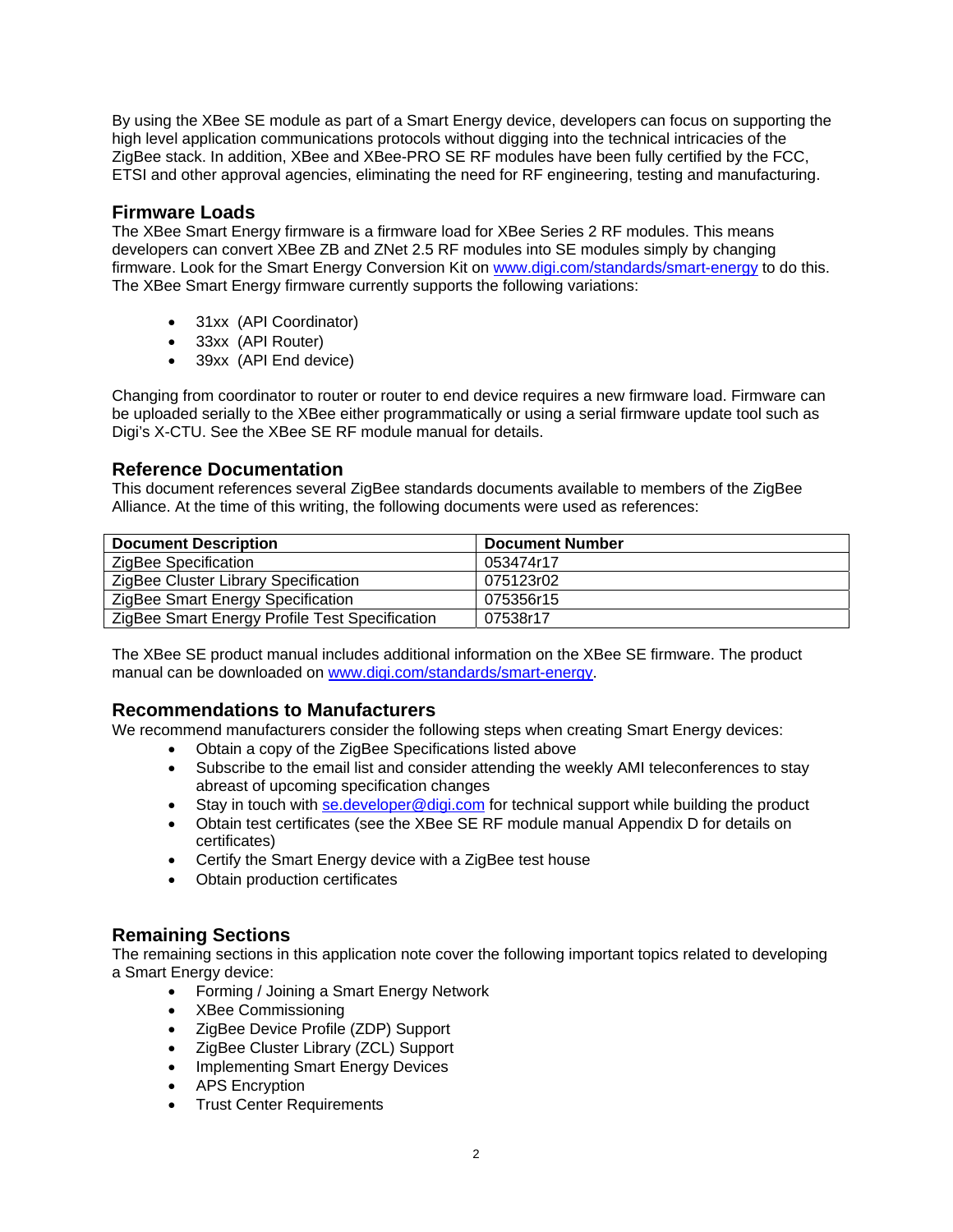- Network Management
- Smart Energy Device Certification

# **Forming/Joining a Smart Energy Network**

The XBee is designed to make forming and joining a smart energy network simple. The following sections describe the default XBee behavior for each device type. Refer to the XBee SE manual for details.

## **Coordinator**

The coordinator is configured to start a network on one of the 14 channels in the default scan channels list (11 – 24). The coordinator performs an energy scan and active scan to ensure it selects a channel with minimal energy where a PAN ID conflict will not occur. Once the coordinator forms a network, it sends a modem status API frame out its UART indicating the coordinator started, and its Associate LED pin (pin 15) toggles at a rate of one blink per second. The AI command, if queried, returns a value of 0, indicating a successful start. The actual operating channel and PAN ID can be queried with the CH, OP and OI commands. See the XBee SE manual for details.

By default, the coordinator selects a random 64-bit and 16-bit PAN ID for the network. The coordinator is also configured as the trust center and network manager. It supports key establishment on endpoint 0x5E and can respond to all of the key establishment commands, allowing joining devices to authenticate and obtain a new link key. It will respond to active endpoint, match descriptor or simple descriptor requests that are sent to it by joining devices. For example, joining devices may query the coordinator for an endpoint that supports the key establishment cluster using a match descriptor request. (Applications can optionally respond to these and other ZDO requests with custom endpoint and/or cluster ID information using the AO command. See the "ZigBee Device Profile" support section later in this app note.)

Permit-joining time is defined by the NJ setting, which has a default of 0xFE, or 254 seconds. Once the coordinator starts a network and the permit-join time completes, joining must be enabled in order for additional devices to join the network. Joining can be enabled by changing the NJ value, by sending a CB command with a parameter of 2, or by using the commissioning push button feature. See the SE manual for details on the commissioning push button feature.

### **Router**

The router is configured to attempt to join a network up to three times when first powered on. By default, the router will scan 14 of the 16 channels (11 – 24) and join any PAN that is allowing joining. After the router joins a network, it will attempt to discover an endpoint on the trust center that supports key establishment by sending a match descriptor request to the coordinator. If the trust center responds with a match descriptor response, the router will attempt to perform key establishment.

When the router joins a network (before key establishment begins), it will send a modem status API frame out its UART indicating the router has joined a network. Once key establishment completes, it will send an API frame out the UART indicating the device authenticated successfully, and its Associate LED pin (pin 15) toggles at a rate of two blinks per second. The AI command, if queried, returns a value of 0, indicating a successful join to a smart energy network.

If the three join attempts fail, the AI command may be queried to identify the cause of failure. The AI register has a large number of defined status values; see the XBee SE manual for definitions. A non-zero value indicates the reason for the failure. AI is set to 0x30 if the router joins a network, but has not yet authenticated. Authentication can take several seconds. The router will attempt joining again when either a CB command is sent with a parameter of 1, or by using the commissioning push button feature. See the SE manual for details on the commissioning push button feature.

NOTE: By default the XBee SE has key establishment disabled. If key establishment is enabled (EO command), the XBee router requires a certificate installed in order to join a smart energy network. See the XBee SE RF module manual Appendix D for details on certificates.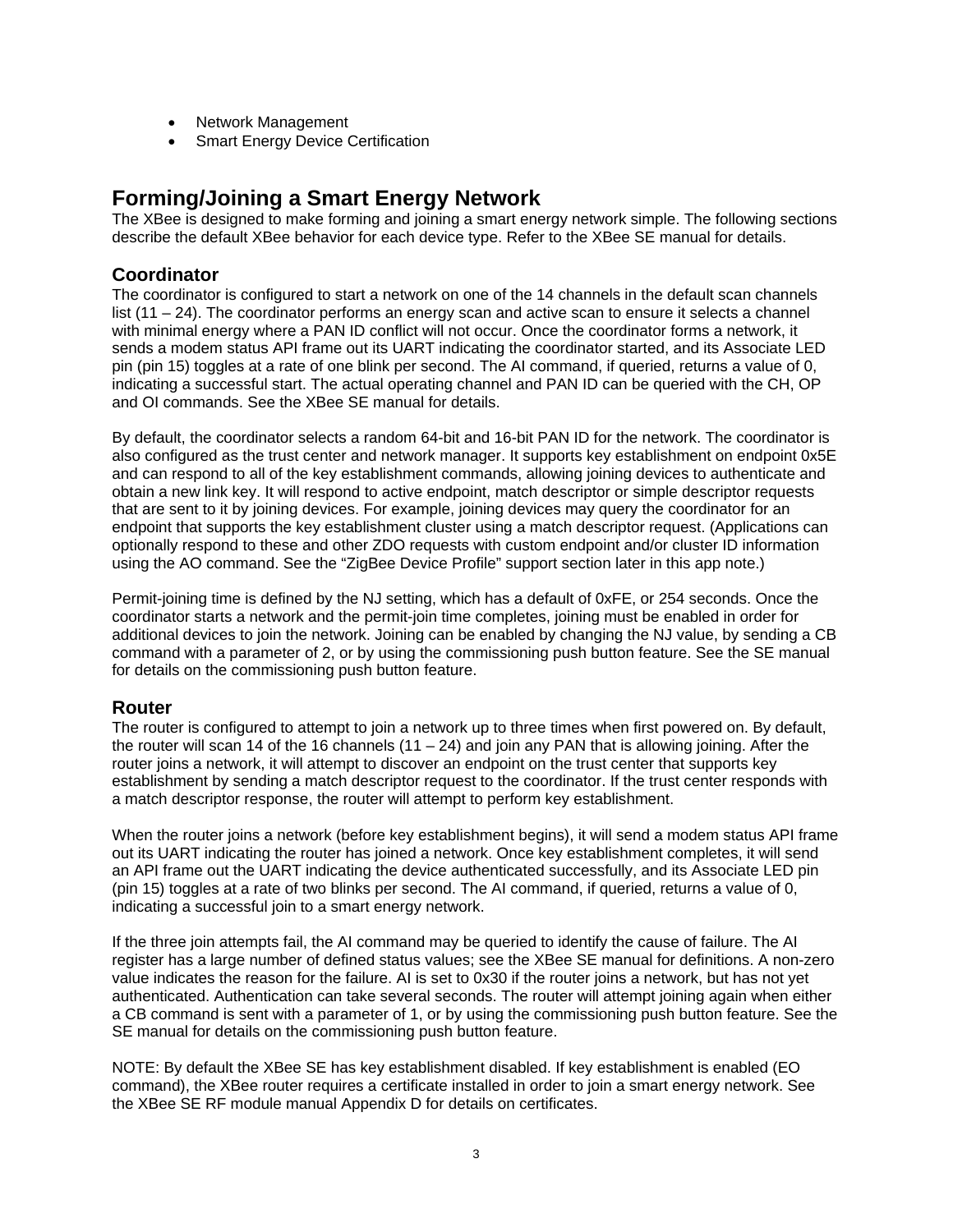### **End Device**

The end device is configured to attempt to join a network up to three times when first powered on. By default, the end device will scan 14 of the 16 channels  $(11 – 24)$  and join any PAN that is allowing joining. After the end device joins a network, it will attempt to discover an endpoint on the trust center that supports key establishment by sending a match descriptor request to the coordinator. If the trust center responds with a match descriptor response, the end device will attempt to perform key establishment.

When the end device joins a network (before key establishment begins), it will send a modem status API frame out its UART indicating the end device has joined a network. Once key establishment completes, it will send an API frame out the UART indicating the device authenticated successfully, and its Associate LED pin (pin 15) toggles at a rate of two blinks per second. The AI command, if queried, returns a value of 0, indicating a successful join to a smart energy network.

If the three join attempts fail, the AI command may be queried to identify the cause of failure. A non-zero value indicates the reason for the failure. AI is set to 0x30 if the end device joins a network, but has not yet authenticated. Authentication can take several seconds. The end device will attempt joining again when either a CB command is sent with a parameter of 1, or by using the commissioning push button feature. See the SE manual for details on the commissioning push button feature.

Once the end device has joined a network, it sends a poll request to its parent device to see if the parent received any RF data in its behalf. The end device continues polling while awake, disabling its receiver between polls if the parent has no data for it.

NOTE: By default, the XBee SE has key establishment disabled. If key establishment is enabled (EO command), the XBee end device requires a certificate installed in order to join a smart energy network. See the XBee SE RF module manual Appendix D for details on certificates.

# **XBee Commissioning**

The XBee SE firmware includes AT commands that can be set or queried to manage commissioning attributes. In most cases, the default values should suffice. The following table maps smart energy startup attributes to AT commands.

| <b>Startup Attribute Set</b> | AT             | <b>Description</b>                                                   | Range / Default          |
|------------------------------|----------------|----------------------------------------------------------------------|--------------------------|
| <b>Parameter</b>             | <b>Command</b> |                                                                      |                          |
| <b>Short Address</b>         | MY.            | Read the 16-bit network address a<br>device receives after joining a | $0x0000 - 0x$ FFFB       |
|                              |                | ZigBee network.                                                      |                          |
| <b>Extended PAN ID</b>       | ID, OP         | $ID - Sets$ the 64-bit PAN ID the                                    | $0 -$                    |
|                              |                | device will join. Setting it to 0 will join<br>any PAN ID (default). | 0xFFFFFFFFFFFFFFFF       |
|                              |                | OP – Reads the actual 64-bit PAN ID                                  | Default: 0               |
|                              |                | the device joined. If ID is set to a                                 | (join any PAN ID)        |
|                              |                | non-zero value, OP will report the                                   |                          |
|                              |                | same value as ID.                                                    |                          |
| 16-bit PAN ID                | II, OI         | $II - Sets$ the initial 16-bit PAN ID.                               | $0 - 0x$ FFFF            |
|                              |                | Setting it to 0xFFFF will join any 16-                               |                          |
|                              |                | bit PAN ID. (This value should rarely                                | Default: 0xFFFF          |
|                              |                | be set to a non-default value.)                                      | (join any 16-bit PAN ID) |
|                              |                | OI - Reads the actual 16-bit PAN ID                                  |                          |
|                              |                | the device joined.                                                   |                          |
| <b>Channel Mask</b>          | <b>SC</b>      | Set / read the 16-bit scan channels                                  | $0 - 0x$ FFFF            |
|                              |                | bitmask. Each bit represents one of                                  |                          |
|                              |                | the channels in the 2.4 GHz band                                     | Default: 0x3FFF          |
|                              |                | from channel 11 (2405 MHz) to                                        |                          |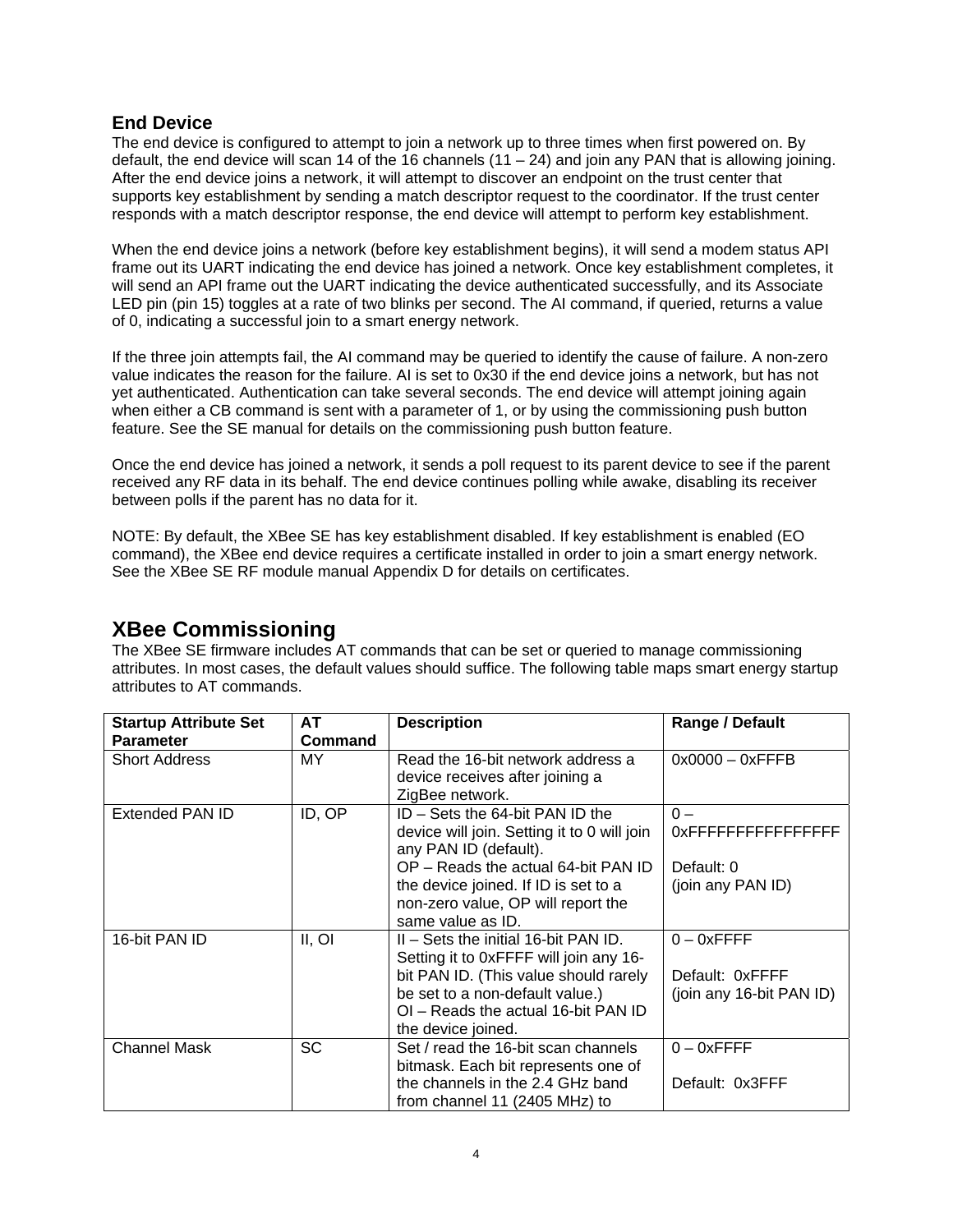|                               |                | channel 26 (2480 MHz). For              |                       |
|-------------------------------|----------------|-----------------------------------------|-----------------------|
|                               |                | example, setting SC to 0x0042 would     |                       |
|                               |                | scan channels 12 and 17.                |                       |
|                               |                |                                         |                       |
|                               |                | Note: The XBee-PRO doesn't              |                       |
|                               |                | support channels 25 and 26.             |                       |
| <b>Stack Profile</b>          | <b>ZS</b>      | Read the ZigBee stack profile.          | 0x02                  |
| <b>Trust Center Address</b>   |                | The 16-bit address of the trust         | 0x0000                |
|                               |                | center.                                 |                       |
| Link Key                      | KY             | Set the initial 128-bit link key. This  | 16-byte value         |
|                               |                | command register cannot be read.        | Default: 0x0001       |
| <b>Trust Center Network</b>   | <b>NK</b>      | Set the 128-bit network key             | 16-byte value         |
| Key                           |                | (coordinator only). This command        | Default: 0x0001       |
|                               |                | register cannot be read.                |                       |
| Use Insecure Join             | $\overline{a}$ | Determines if insecure joins can be     | <b>FALSE</b>          |
|                               |                | used during joining.                    |                       |
| <b>Scan Attempts</b>          |                | Specifies the maximum number of         | 3                     |
|                               |                | times a device should attempt to        |                       |
|                               |                | scan in order to find a ZigBee router   |                       |
|                               |                | or coordinator to join.                 |                       |
| Time between scans            |                | Delay between consecutive active        | 1 second              |
|                               |                | scans when attempting to discover a     |                       |
|                               |                | ZigBee network to join.                 |                       |
| Concentrator Flag /           | <b>AR</b>      | Set/read the concentrator flag and      | $0 - 0xFF$            |
| <b>Concentrator Discovery</b> |                | discover time value. If AR is set to    |                       |
| Time                          |                | 0xFF, the device is not a               | Default: 0xFF         |
|                               |                | concentrator. Otherwise, the device     | (Not a concentrator)  |
|                               |                | sends a many-to-one route discovery     |                       |
|                               |                | broadcast every AR * 10 seconds. If     |                       |
|                               |                | AR is set to 0, a single broadcast will |                       |
|                               |                | be sent.                                |                       |
| <b>Concentrator Radius</b>    | <b>BH</b>      | Set/read the maximum broadcast          | $0 - 0x1E$            |
|                               |                | radius for all broadcast                |                       |
|                               |                | transmissions, including the many-to-   | Default: Should be 11 |
|                               |                | one route request.                      |                       |

### **Sending AT Commands**

The AT Command and AT Command Queue Parameter API frames (0x08 and 0x09 respectively) are used to set or query AT command values.

The AT Command and AT Command Queue Parameter frames are outlined in the XBee SE manual.

## **General Commissioning Practices**

The default configuration for XBee routers and end devices allows the devices to join any PAN ID that is allowing joining on any of 14 channels (channels 11 – 24). The XBee can support all 16 channels; the XBee-PRO cannot support the higher two channels. The PAN ID and scan channel masks are configurable with the ID, II and SC commands. In general, routers and end devices should leave the ID, II and SC commands at their default values to ensure the device can join any PAN ID. Smart energy devices must have a valid certificate installed. See the XBee SE RF module manual Appendix D for details on certificates.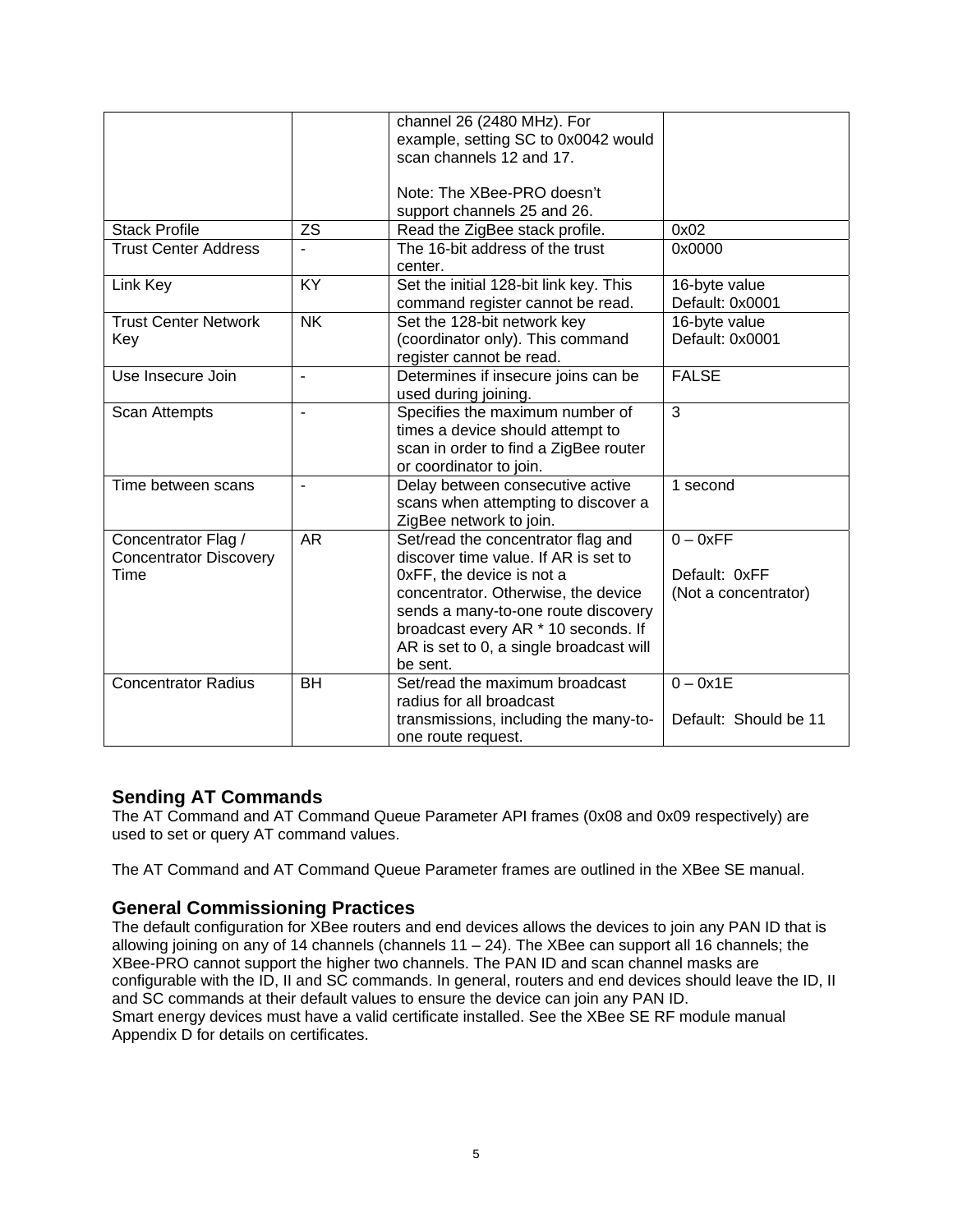# **ZigBee Device Profile (ZDP) Support**

The ZigBee Device Profile defines an interface for managing ZigBee devices, and performing device and service discovery. See the ZigBee specification for a complete list of features included in the ZDP.

Most ZDP messages involve a command / response interaction. For example, a request message such as a network address request or match descriptor request might be sent to a remote device. The remote device that the request was intended for would respond with the appropriate response.

By default, the XBee smart energy firmware responds to all received ZDP request messages. However, many of the ZDP messages are intended to discover services (e.g., endpoints, cluster IDs, etc.) that are supported on the device. Therefore, the application must receive ZDP request messages and send properly formatted responses.

For the application layer to receive ZDP request messages, the AO command must be set to 3 (nondefault value). When AO is set to 3, the XBee firmware will no longer send responses to many of the received ZDP requests. The application is responsible to manage all ZDP requests that are sent out the UART.

With AO set to 3 (enable ZDP passthrough), the XBee will process the following ZDP messages:

- Network Address Request (cluster ID 0x0000)
- IEEE Address Request (cluster ID 0x0001)
- Node Descriptor (cluster ID 0x0002)
- Power Descriptor (cluster ID 0x0003)
- Most Mgmt ZDP messages (cluster IDs 0x0030 0x0034, 0x0036, 0x0038)

The application must respond to:

- Simple Descriptor Request (CID 0x0004)
- Active Endpoints Request (CID 0x0005)
- Match Descriptor Request (CID 0x0006)
- Unsupported ZDP requests

#### **Example 1 – Simplified Code to Manage ZDP Messages**

```
// Received RF data packet 
If(( packet->profileID == ZIGBEE_DEVICE_PROFILE_ID) && (packet->destEndpoint == 
ZIGBEE_DEVICE_OBJECTS_ENDPOINT)){ 
  Switch (packet->clustered){ 
   Case SIMPLE_DESC_REQ_ZDP: 
     sendSimpleDescResponse(); 
     break; 
   case ACTIVE_EP_REQ_ZDP: 
    sendActiveEndpointsResponse(); 
    break; 
   case MATCH_DESC_REQ_ZDP: 
    sendMatchDescriptorResponse(); 
    break; 
   case USER_DESC_REQ_ZDP: 
    sendUserDescResponse(); 
    break; 
   default: 
    sendUnsupportedResponse(); 
  }
```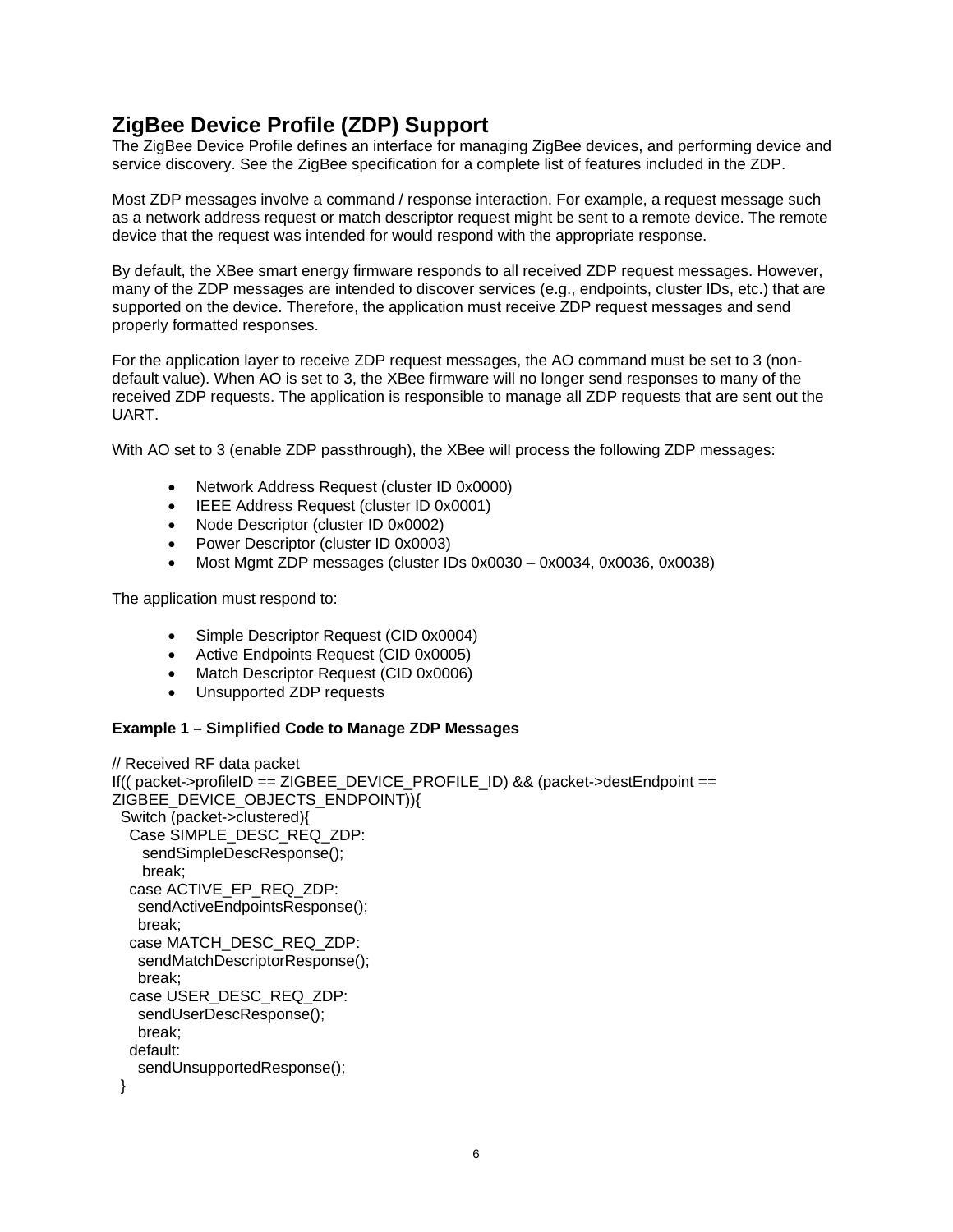# **ZigBee Cluster Library (ZCL) Support**

The ZigBee Cluster Library specification provides a foundation to retrieve information from ZigBee devices using a command format that can be understood among all ZigBee devices. The library is a collection of clusters, where each cluster in the library is a collection of commands and attributes that together define an interface to a specific functionality. For example, the TIME cluster can be used to synchronize devices in the network together with a similar timestamp. The TIME cluster as defined in the ZCL includes attributes to specify time-related information such as UTC time and a local time zone. In most cases, these attributes can be queried or set.

The following table shows several standard ZigBee clusters with some of the attributes and commands they support. Note that each attribute and command has a unique identifier within the scope of the cluster.

| <b>Cluster (Cluster ID)</b> | <b>Server Side Attributes</b><br>(Attribute ID)                                             | <b>Commands (Command ID)</b>             |
|-----------------------------|---------------------------------------------------------------------------------------------|------------------------------------------|
| Basic (0x0000)              | Application Version (0x0001)<br>Hardware Version (0x0003)<br>-<br>Model Identifier (0x0005) | Reset to defaults (0x00)                 |
| Identify (0x0003)           | Identify Time (0x0000)                                                                      | Identify (0x00)<br>Identify Query (0x01) |
| Time (0x000A)               | Time (0x0000)<br>Time Status (0x0001)<br>Time Zone (0x0002)                                 |                                          |
| Thermostat (0x0201)         | Local Temperature (0x0000)<br>Occupancy (0x0002)                                            | Setpoint raise / lower (0x00)            |

**Table 1 – Sample Clusters, Attributes and Commands** 

# **Client/Server**

Clusters are typically implemented in a client/server model. The server of a cluster typically stores attributes that can be manipulated or queried by the client of the cluster. In some cases, attributes may be present on the client of a cluster.

Commands that manipulate or read attributes are typically sent from a client device and received by the server. The response is then sent by the server device to the client. The simple descriptor of a device lists the input clusters and output clusters supported on the device. Input clusters are synonymous with server clusters, and the output clusters are the client clusters supported on the device.

Public profiles such as Smart Energy or Home Automation require their respective devices to implement a defined set of functions. Some of these functions may be defined in the profile itself, while others may be defined in the ZCL. Smart Energy devices, for example, must support the basic and time clusters in the ZCL. This document will explore several clusters in detail.

# **ZCL Frame Format**

The ZigBee Cluster Library defines a simple message service that includes a ZCL frame header and ZCL payload. All ZCL commands that are transmitted to devices in the network must follow the ZCL frame formatting conventions as defined in the ZCL specification.

The ZCL frame header is defined as follows (see ZigBee Cluster Library, section 2.3.1):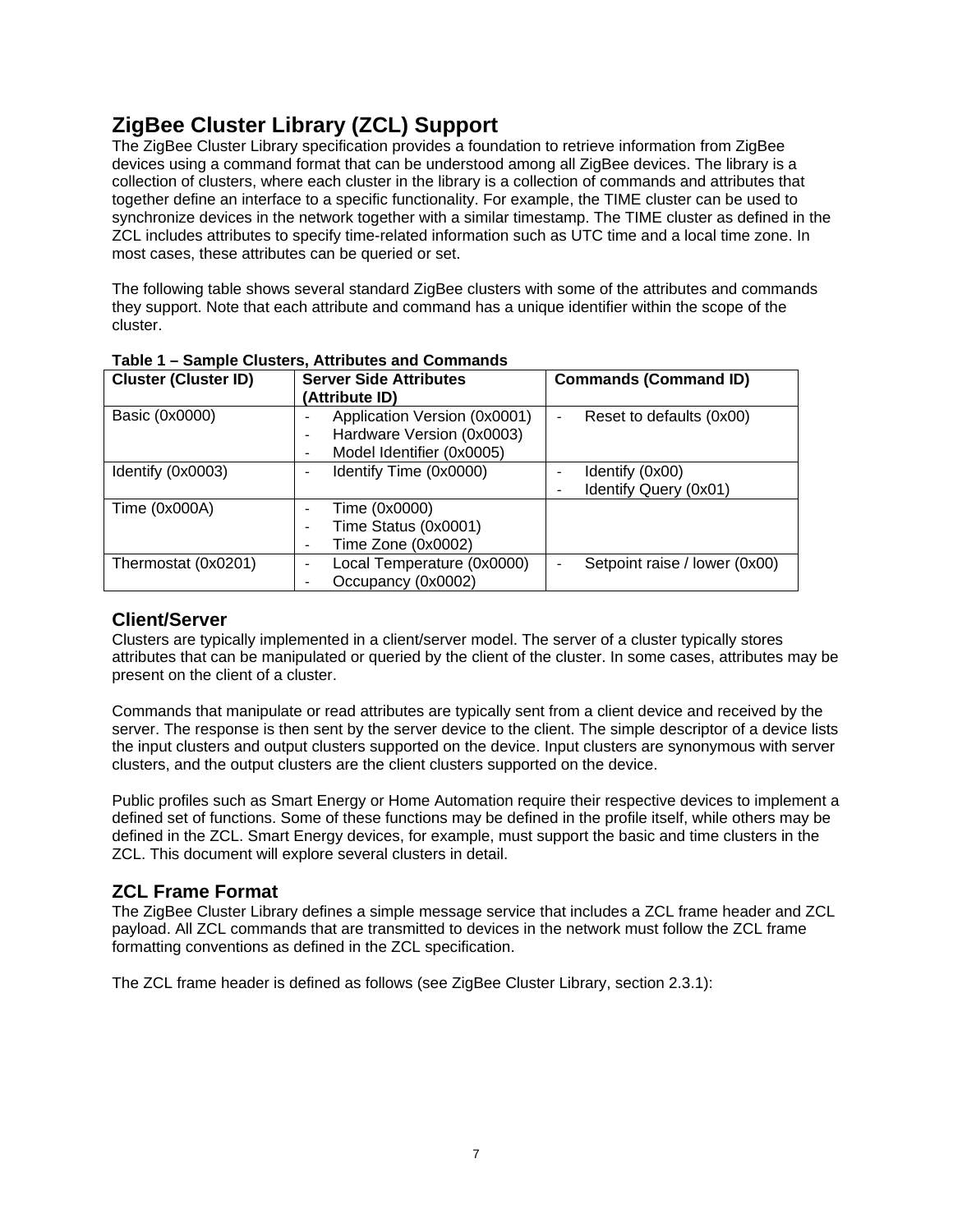| <b>Name</b>                 | Size (Bytes) | <b>Description</b>                                                |
|-----------------------------|--------------|-------------------------------------------------------------------|
| <b>ZCL Frame control</b>    |              | Bitfield value that defines the command type and other            |
|                             |              | information relevant to the ZCL command. The ZCL frame            |
|                             |              | control field is decoded in the following table.                  |
| Manufacturer Code           | 0/2          | This field is included when a ZCL command is a                    |
|                             |              | manufacturer specific (proprietary) extension to a profile. It is |
|                             |              | only included if the Manufacturer Specific bit in the ZCL         |
|                             |              | frame control byte is set.                                        |
| <b>Transaction Sequence</b> |              | A sequence number or identifier for the ZCL command. This         |
| Number                      |              | value is set to an arbitrary value.                               |
| <b>Command Identifier</b>   |              | This specifies the cluster command being used.                    |

#### **Table 2 – ZCL Frame Header**

The bitfield for the ZCL frame control field in the ZCL header is enumerated below.

| <b>Name</b>                  | <b>Bits</b>    | <b>Description</b>                                            |
|------------------------------|----------------|---------------------------------------------------------------|
| Frame Type                   | $0 - 1$        | 00 - Command acts across the entire profile                   |
|                              |                | 01 - Command is specific to a cluster                         |
|                              |                | $10-11 -$ Reserved                                            |
| <b>Manufacturer Specific</b> | $\overline{2}$ | Set the bit if the command refers to a manufacturer specific  |
|                              |                | extension to a profile. If set, the manufacturer code field   |
|                              |                | shall be present in the ZCL frame header. Otherwise, the      |
|                              |                | manufacturer code field is omitted.                           |
| <b>Direction</b>             | 3              | Set the bit if the command is being sent from the server side |
|                              |                | of a cluster to the client side.                              |
|                              |                | Clear the bit if the command is sent from the client side to  |
|                              |                | the server side.                                              |
| Disable Default              | 4              | This determines if the default response command should be     |
| Response                     |                | returned. See ZigBee Cluster Library specification, section   |
|                              |                | 2.4.12 for details.                                           |
| Reserved                     | $5 - 7$        | Set to 0.                                                     |

#### **Table 3 – ZCL Frame Control Bitfield**

# **General Commands**

The Frame Type bits of the ZCL Frame Control bitfield specifies if the command applies to the entire profile, or if the command is specific to a cluster. For example, the Smart Energy profile defines a load control event command as part of the demand response and load control cluster. This command is specific to a cluster.

In contrast, general commands are defined across an entire profile and not specific to a particular cluster. General commands are most often used to perform some operation on attributes such as discover, read, write and report. When these commands are sent, the Frame Type bits in the ZCL Frame Control must be set to 00. The following table lists some of the general commands. See ZigBee Cluster Library specification, section 2.4 for a complete listing of commands.

| Command (Command ID)             | Description                                                         |
|----------------------------------|---------------------------------------------------------------------|
| Read Attributes (0x00)           | Used to read one or more attributes on a remote device.             |
| Read Attributes Response (0x01)  | Generated in response to a read attributes command.                 |
| Write Attributes (0x02)          | Used to change one or more attributes on a remote device.           |
| Write Attributes Response (0x04) | Sent in response to a write attributes command.                     |
| Configure Reporting (0x06)       | Used to configure a device to automatically report on the values of |
|                                  | one or more of its attributes.                                      |

#### **Table 4 – Listing of Some General Commands**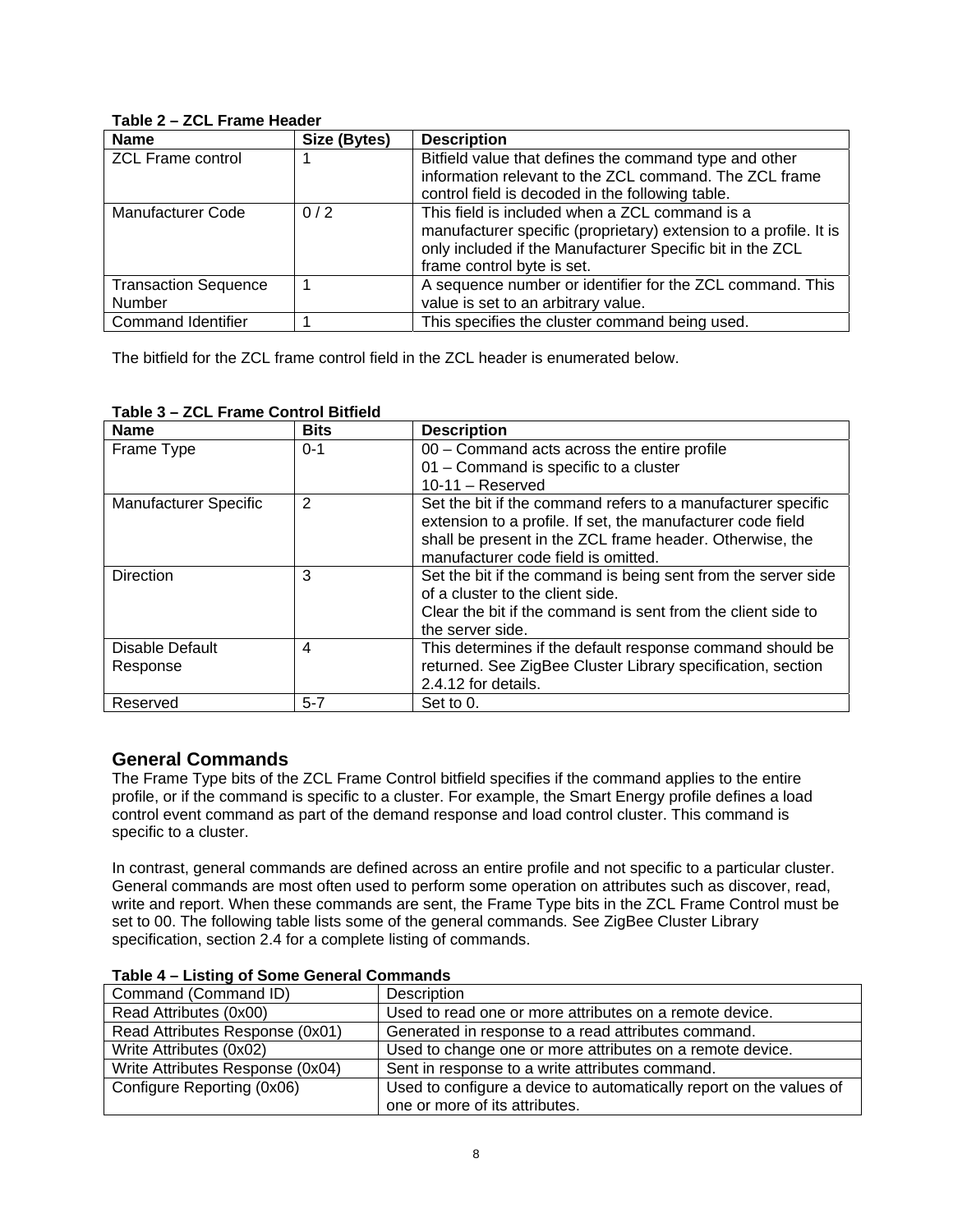| Report Attributes (0x0A)            | Used to report attributes when report conditions have been     |
|-------------------------------------|----------------------------------------------------------------|
|                                     | satisfied.                                                     |
| Discover Attributes (0x0C)          | Used to discover the attribute identifiers on a remote device. |
| Discover Attributes Response (0x0D) | Sent in response to a discover attributes command.             |

## **XBee API**

The XBee API includes simple frames to transmit and receive ZigBee APS messages. The transmission frame allows data to be sent using any endpoints, cluster ID and profile ID combination. The data payload of the API frame can be constructed to send ZCL messages.

## **ZigBee Explicit Transmission (0x11)**

The XBee SE firmware also includes an explicit receive API frame that indicates the endpoints, cluster ID and profile ID used in each received RF packet. The explicit receive frame must be enabled on an API device by setting the AO command to 1 or 3.

The data payload in the explicit transmit request is transmitted over-the-air exactly how the data is received. When sending ZDO or ZCL messages, 2-byte and 4-byte values must be sent in little endian byte order to be properly decoded by the receiver. For example, if a ZDO frame requires sending the destination 16-bit address in the ZDO payload, and if the destination 16-bit address is 0x1234, the data should be ordered as 0x34 0x12 bytes in the API payload.

# **ZigBee Explicit Receive Indicator (0x91)**

Similar to ZDO and ZCL transmissions, received ZDO and ZCL data should have all 2-byte and 4-byte parameters ordered in little-endian byte order.

### **ZigBee Cluster Library API Example**

The following example sends ZCL commands to a device in a ZigBee network. This example uses an arbitrary endpoint and profile ID. In a real ZigBee network, to discover which clusters are supported on a device, we must first identify the endpoints on the device, and then interrogate each endpoint to find what cluster and profile ID(s) are supported. The Active Endpoints ZDO can be sent to a device to get a list of endpoints, and the Simple Descriptor ZDO can then be sent to query the list of clusters and the profile ID on each endpoint.

Example – Read the hardware version (attribute ID 0x0003) from the basic cluster (general cluster ID = 0x0000) from a device in the network. Suppose the device has a 64-bit address of 0x0013A200 40401234. The following table shows how the API can send this command.

|                       | <b>Frame Fields</b>    |             | <b>Offset</b>    | <b>Example</b> | <b>Description</b>                                                                                                                                                       |
|-----------------------|------------------------|-------------|------------------|----------------|--------------------------------------------------------------------------------------------------------------------------------------------------------------------------|
|                       | Start                  |             | 0                | 0x7E           |                                                                                                                                                                          |
|                       | Delimiter              |             |                  |                |                                                                                                                                                                          |
|                       | Length                 |             | MSB <sub>1</sub> | 0x00           | Number of bytes between the length                                                                                                                                       |
| Α<br>P                |                        |             | LSB 2            | 0x19           | and checksum.                                                                                                                                                            |
|                       |                        | Frame Type  | 3                | 0x11           | Explicit transmit API frame identifier.                                                                                                                                  |
| P<br>a<br>C<br>k<br>e | Frame<br>Specific Data | Frame ID    | 4                | 0x01           | Identifies the UART data frame for the<br>host to correlate with a subsequent<br>transmit status. If set to 0, no transmit<br>status frame will be sent out the<br>UART. |
|                       |                        | 64-bit      | MSB <sub>5</sub> | 0x00           | 64-bit address of the destination                                                                                                                                        |
|                       |                        | Destination | 6                | 0x13           | device (big endian byte order). For                                                                                                                                      |
|                       |                        | Address     | 7                | 0xA2           | unicast transmissions, set to the 64-                                                                                                                                    |
|                       |                        |             | 8                | 0x00           | bit address of the destination device,                                                                                                                                   |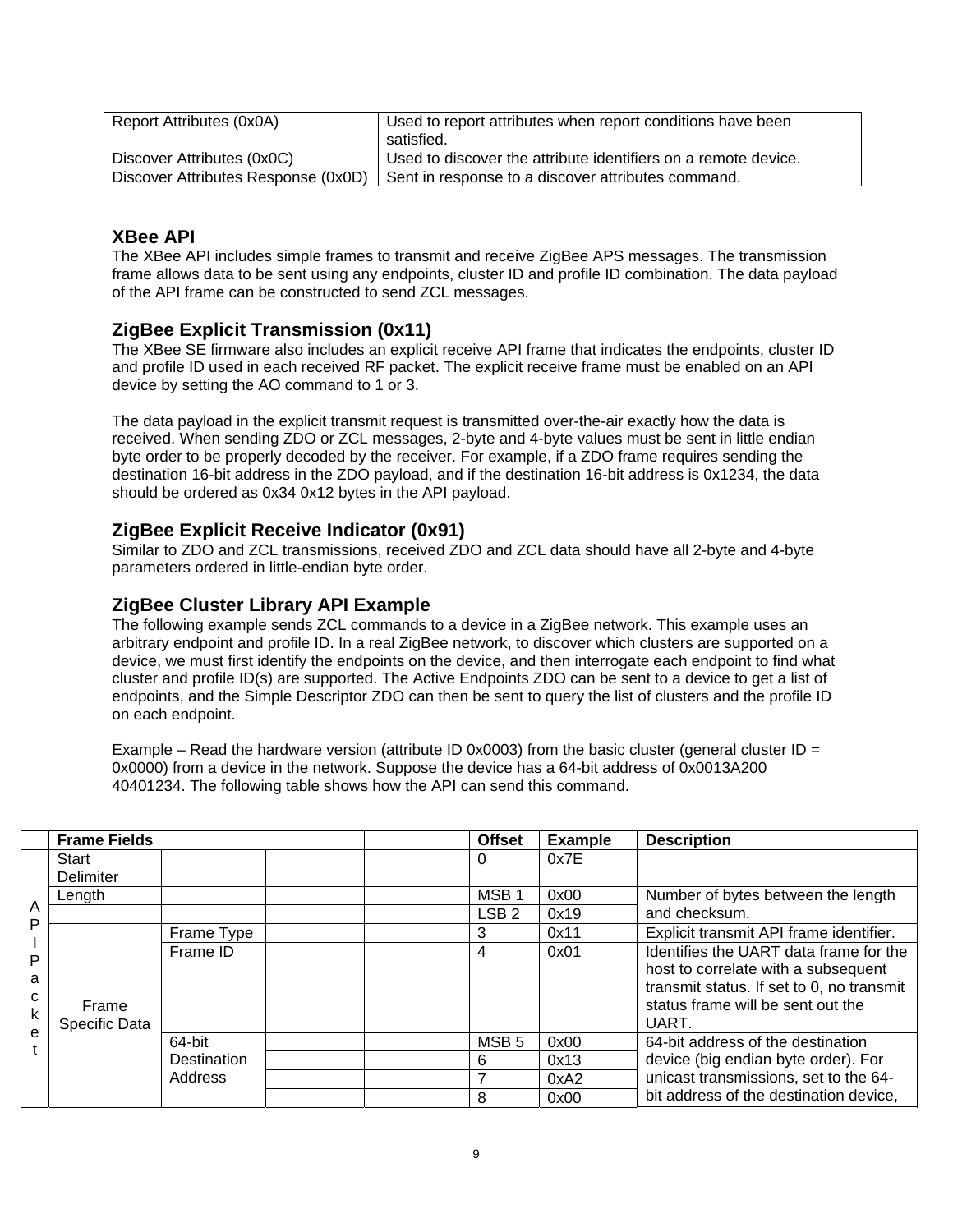|          |                    |                  |              | 9             | 0x40 | or to 0x0000000000000000 to send a        |
|----------|--------------------|------------------|--------------|---------------|------|-------------------------------------------|
|          |                    |                  |              | 10            | 0x40 | unicast to the coordinator. Set to        |
|          |                    |                  |              | 11            | 0x12 | 0x000000000000FFFF for broadcast.         |
|          |                    |                  |              | 12            | 0x34 |                                           |
|          | $16$ -bit          |                  |              | <b>MSB</b>    | 0xFF | 16-bit address of the destination         |
|          | Destination        |                  |              | 13            |      | device (big endian byte order). Set to    |
|          | Address            |                  |              | <b>LSB 14</b> | 0xFE | 0xFFFE for broadcast, or if the 16-bit    |
|          |                    |                  |              |               |      | address is unknown.                       |
|          | Source             |                  |              | 15            | 0x5E | Set to the source endpoint on the         |
|          | Endpoint           |                  |              |               |      | sending device. (0x5E arbitrarily         |
|          |                    |                  |              |               |      | selected)                                 |
|          | <b>Destination</b> |                  |              | 16            | 0x5E | Set to the destination endpoint on the    |
|          | Endpoint           |                  |              |               |      | remote device. (0x5E arbitrarily          |
|          |                    |                  |              |               |      | selected)                                 |
|          | <b>Cluster ID</b>  |                  |              | <b>MSB</b>    | 0x00 | Set to the cluster ID that corresponds    |
|          |                    |                  |              | 17            |      | to the ZCL command being sent.            |
|          |                    |                  |              | <b>LSB 18</b> | 0x00 | $0x0000 =$ Basic Cluster                  |
|          | Profile ID         |                  |              | <b>MSB</b>    | 0x01 | Set to the profile ID supported on the    |
|          |                    |                  |              | 19            |      | device. (0x0109 is the smart energy       |
|          |                    |                  |              | <b>LSB 20</b> | 0x09 | profile.)                                 |
|          | <b>Broadcast</b>   |                  |              | 21            | 0x00 | Sets the maximum number of hops a         |
|          | Radius             |                  |              |               |      | broadcast transmission can traverse.      |
|          |                    |                  |              |               |      | If set to 0, the transmission radius will |
|          |                    |                  |              |               |      | be set to the network maximum hops        |
|          |                    |                  |              |               |      | value.                                    |
|          | Transmit           |                  |              | 22            | 0x00 | All bits must be set to 0.                |
|          | Options            |                  |              |               |      |                                           |
|          | Data               | <b>ZCL Frame</b> | Frame        | 23            | 0x00 | Bitfield that defines the command         |
|          | Payload            | Header           | Control      |               |      | type and other relevant information in    |
|          |                    |                  |              |               |      | the ZCL command. See the ZCL              |
|          |                    |                  |              |               |      | specification for details.                |
|          |                    |                  | Transaction  | 24            | 0x01 | A sequence number used to correlate       |
|          |                    |                  | Sequence     |               |      | a ZCL command with a ZCL                  |
|          |                    |                  | Number       |               |      | response. (The hardware version           |
|          |                    |                  |              |               |      | response will include this byte as a      |
|          |                    |                  |              |               |      | sequence number in the response.)         |
|          |                    |                  |              |               |      | The value 0x01 was arbitrarily            |
|          |                    |                  |              |               |      | selected.                                 |
|          |                    |                  | Command      | 25            | 0x00 | Since the frame control "frame type"      |
|          |                    |                  | ID           |               |      | bits are 00, this byte specifies a        |
|          |                    |                  |              |               |      | general command. Command ID 0x00          |
|          |                    |                  |              |               |      | is a Read Attributes command.             |
|          |                    | <b>ZCL</b>       | Attribute ID | 26            | 0x03 | The payload for a "Read Attributes"       |
|          |                    | Payload          |              | 27            | 0x00 | command is a list of Attribute            |
|          |                    |                  |              |               |      | Identifiers that are being read.          |
|          |                    |                  |              |               |      | Note the 16-bit Attribute ID (0x0003)     |
|          |                    |                  |              |               |      | is sent in little endian byte order       |
|          |                    |                  |              |               |      | (0x0300). All multi-byte ZCL header       |
|          |                    |                  |              |               |      | and payload values must be sent in        |
|          |                    |                  |              |               |      | little endian byte order.                 |
| Checksum |                    |                  |              | 28            | 0xFA | 0xFF minus the 8 bit sum of bytes         |
|          |                    |                  |              |               |      | from offset 3 to this byte.               |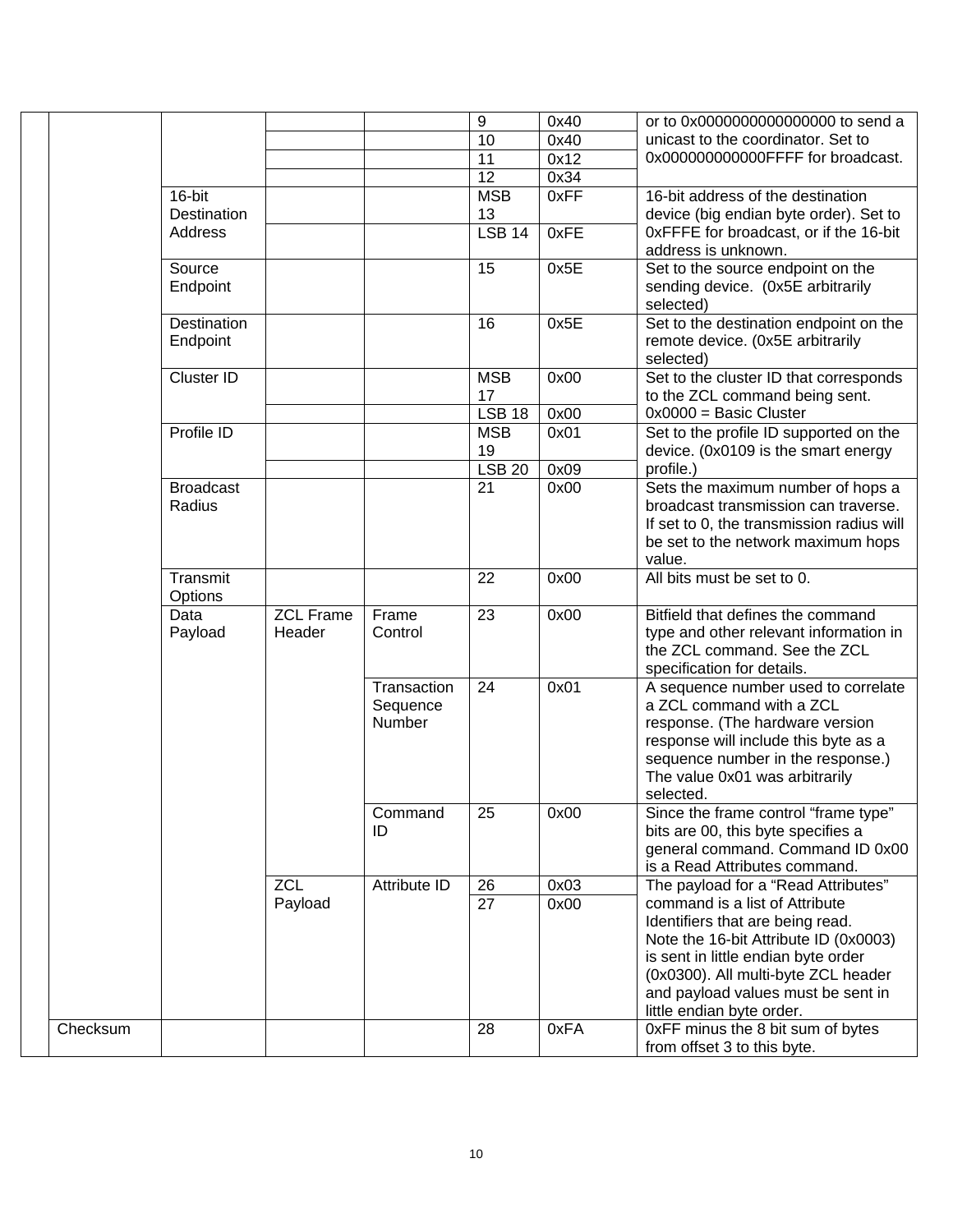# **Implementing Smart Energy Devices**

Each smart energy device must support a defined set of commands and attributes to interoperate with other smart energy devices, and to obtain product certification. This section identifies the various smart energy device types and the required clusters, attributes, and commands for each. Details can be found in the ZigBee Cluster Library and ZigBee Smart Energy specifications.

The following device types are defined in the Smart Energy profile:

- ESP (Energy service portal)
- Metering device
- In-premise display device
- PCT (Programmable communicating thermostat)
- Load controller
- Smart appliance
- Prepayment terminal
- Range extender

The requirements for each device are elaborated in the following sections. Note that the key establishment cluster must be supported on all smart energy devices. (The key establishment cluster has been implemented in the XBee firmware, so it is omitted from the tables below.)

# **Energy Service Portal**

The energy service portal is intended to connect the energy management devices in the smart energy network with the utility company's connection network. See section 6.3.1 of the smart energy specification for details.

Digi offers a selection of Ethernet and cellular gateway devices with support for ESP functionality. These products enable OEMs to quickly deploy energy service portal devices for smart energy networks. Contact the Digi sales team for details.

| <b>Name</b>             | Value                        | <b>ZigBee Standards</b><br>Reference |
|-------------------------|------------------------------|--------------------------------------|
|                         | <b>Device Attributes</b>     |                                      |
| Device ID               | 0x0500 (ESP)                 | SE spec 5.9                          |
|                         | <b>General ZCL Clusters</b>  |                                      |
| Basic (server)          | 0x0000                       | <b>SE</b> spec 5.11                  |
|                         |                              | ZCL spec 3.2.2                       |
| Time (client)           | 0x000A                       | <b>SE</b> spec 5.11                  |
|                         |                              | ZCL spec 3.12.3                      |
|                         |                              |                                      |
|                         | <b>Smart Energy Clusters</b> |                                      |
| Message (server)        |                              | SE spec, D.5.2                       |
| Price (server)          |                              | SE spec, D.4.2                       |
| Demand Response and     |                              | SE spec, D.2.2                       |
| Load Control (server)   |                              |                                      |
| Time (server)           |                              | SE spec 5.11                         |
|                         |                              | ZCL spec 3.12                        |
|                         | <b>Messaging Commands</b>    |                                      |
| <b>Messaging Server</b> | 0x00 (command ID)            | SE spec, D.5.2.3                     |
| Command: Display        |                              |                                      |
| Message                 |                              |                                      |
| <b>Messaging Server</b> | 0x01 (command ID)            | SE spec, D.5.2.3                     |
| Command: Cancel         |                              |                                      |
| Message                 |                              |                                      |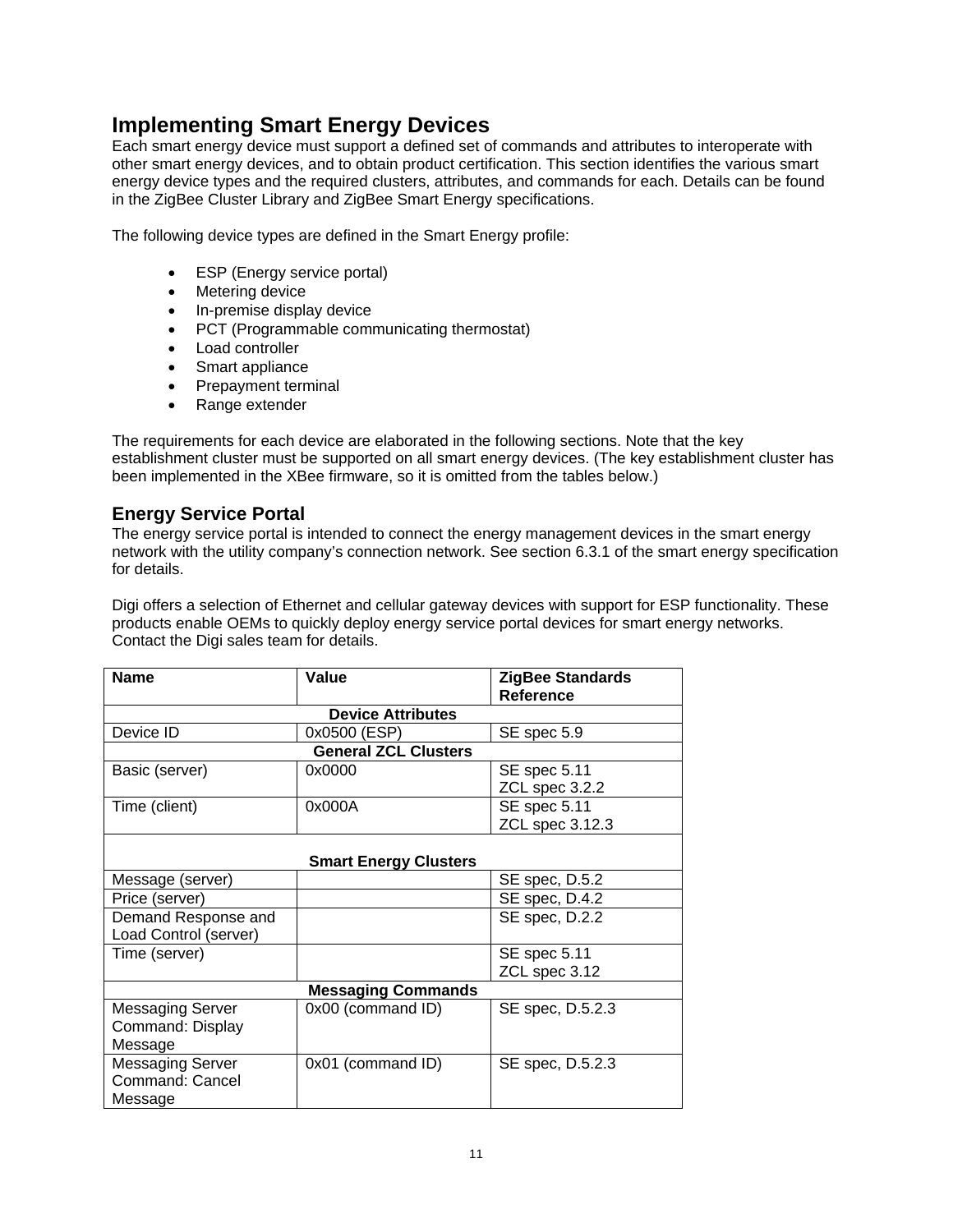| <b>Price Commands</b>                                              |                      |                    |  |  |  |
|--------------------------------------------------------------------|----------------------|--------------------|--|--|--|
| Price Server:                                                      | 0x00                 | SE spec, D.4.2.3   |  |  |  |
| <b>GetCurrentPrice</b>                                             |                      |                    |  |  |  |
|                                                                    | <b>DRLC Commands</b> |                    |  |  |  |
| <b>DRLC Server Command:</b><br><b>Load Control Event</b>           | 0x00 (command ID)    | SE spec, D.2.2.3.1 |  |  |  |
| <b>DRLC Server Command:</b><br><b>Cancel Load Control</b><br>Event | 0x01 (command ID)    | SE spec, D.2.2.3.2 |  |  |  |
| <b>DRLC Server Command:</b><br>Cancel All Load Control<br>Events   | $0x02$ (command ID)  | SE spec, D.2.2.3.3 |  |  |  |

#### **Metering Device**

The metering device consists of a ZigBee device and a meter (electricity, gas, water, heat, etc.). This device may report meter readings when queried or periodically on its own. See section 6.3.2 of the smart energy specification for details.

The meter must support the clusters and attributes listed in the following table. The SE specification also lists various optional clusters (time, prepayment, price and message), attributes and commands that are not included here.

| <b>Name</b>                      | Value                        | <b>ZigBee Standards</b><br><b>Reference</b> |
|----------------------------------|------------------------------|---------------------------------------------|
|                                  | <b>Device Attributes</b>     |                                             |
| Device ID                        | 0x0501 (Metering)            | SE spec 5.9                                 |
|                                  | <b>General ZCL Clusters</b>  |                                             |
| Basic (server)                   | 0x0000                       | SE spec 5.11                                |
|                                  |                              | ZCL spec 3.2.2                              |
|                                  | <b>Smart Energy Clusters</b> |                                             |
| Simple Metering (server)         |                              | SE spec, 6.3.2.1                            |
|                                  | <b>Metering Attributes</b>   |                                             |
| Metering Server:                 | 0x0000                       | SE spec, D.3.2.2.1                          |
| Reading Information Set:         |                              |                                             |
| <b>CurrentSummationDelivered</b> |                              |                                             |
| Metering Server:                 | 0x0200                       | SE spec, D.3.2.2.3                          |
| Meter Status Set:                |                              |                                             |
| <b>Status</b>                    |                              |                                             |
| Metering Server:                 | 0x0300                       | SE spec, D.3.2.2.4                          |
| Formatting Attribute Set:        |                              |                                             |
| <b>UnitofMeasure</b>             |                              |                                             |
| Metering Server:                 | 0x0303                       | SE spec, D.3.2.2.4                          |
| Formatting Attribute Set:        |                              |                                             |
| SummationFormatting              |                              |                                             |
| Metering Server:                 | 0x0306                       | SE spec, D.3.2.2.4                          |
| Formatting Attribute Set:        |                              |                                             |
| MeteringDeviceType               |                              |                                             |

The Explicit API frames (0x11 and 0x91) can be used to send and receive smart energy messages. To develop a metering device using the XBee SE firmware, the application must do the following:

- Respond correctly to the ZDP requests (defined earlier)
- Respond to ZCL attribute requests to query or set the simple metering client attributes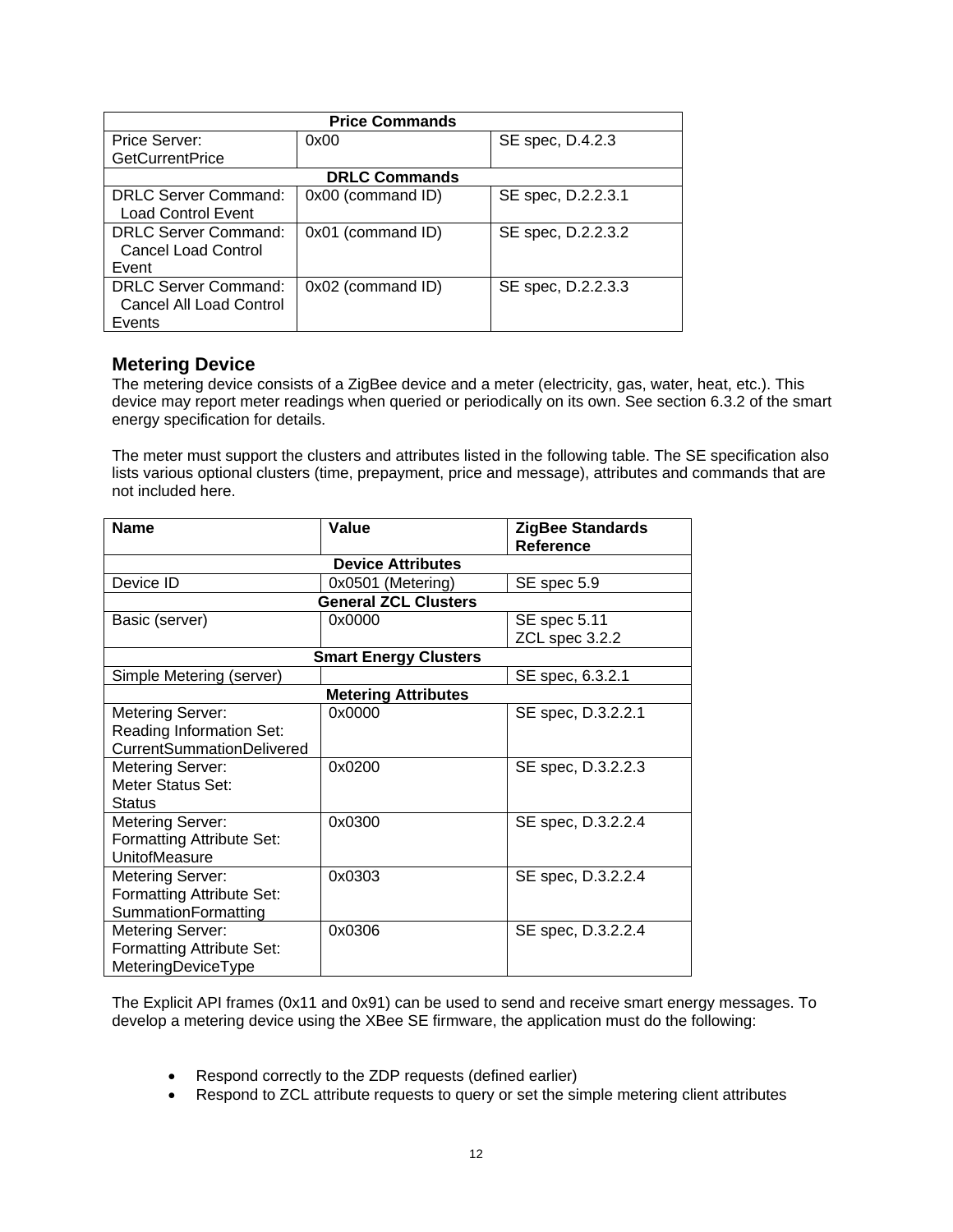• Support any desired optional clusters and/or commands

# **In-Premise Display**

The in-premise display relays energy consumption data to the user through a display. See section 6.3.3 of the smart energy specification for details.

| <b>Name</b>                | Value                        | <b>ZigBee Standards</b><br><b>Reference</b> |
|----------------------------|------------------------------|---------------------------------------------|
|                            | <b>Device Attributes</b>     |                                             |
| Device ID                  | 0x0502 (In premise           | SE spec 5.9                                 |
|                            | display)                     |                                             |
|                            | <b>General ZCL Clusters</b>  |                                             |
| Basic (server)             | 0x0000                       | <b>SE</b> spec 5.11                         |
|                            |                              | ZCL spec 3.2.2                              |
|                            | <b>Smart Energy Clusters</b> |                                             |
| At least one of the Price, |                              |                                             |
| Simple Metering, or        |                              |                                             |
| Messaging (client)         |                              |                                             |
| clusters must be           |                              |                                             |
| implemented.               |                              |                                             |

# **Programmable Communicating Thermostat (PCT)**

This device can control the heating and cooling systems in a facility. See section 6.3.6 of the smart energy specification for details.

| <b>Name</b>                    | Value                        | <b>ZigBee Standards</b><br><b>Reference</b> |  |  |
|--------------------------------|------------------------------|---------------------------------------------|--|--|
|                                | <b>Device Attributes</b>     |                                             |  |  |
|                                |                              |                                             |  |  |
| Device ID                      | 0x0503 (PCT)                 | SE spec 5.9                                 |  |  |
|                                | <b>General ZCL Clusters</b>  |                                             |  |  |
| Basic (server)                 | 0x0000                       | <b>SE</b> spec 5.11                         |  |  |
|                                |                              | ZCL spec 3.2.2                              |  |  |
| Time (client)                  | 0x000A                       | <b>SE spec 5.11</b>                         |  |  |
|                                |                              | ZCL spec 3.12.3                             |  |  |
|                                | <b>Smart Energy Clusters</b> |                                             |  |  |
| Demand Response and            |                              | SE spec, D.2.3                              |  |  |
| Load Control (client)          |                              |                                             |  |  |
|                                | <b>DRLC Attributes</b>       |                                             |  |  |
| <b>DRLC Client Attribute:</b>  | 0x0000                       | SE spec, D.2.3.2.1                          |  |  |
| <b>Utility Enrolment Group</b> |                              |                                             |  |  |
| <b>DRLC Client Attribute:</b>  | 0x0001                       | SE spec, D.2.3.2.2                          |  |  |
| Start Randomize                |                              |                                             |  |  |
| <b>Minutes</b>                 |                              |                                             |  |  |
| <b>DRLC Client Attribute:</b>  | 0x0002                       | SE spec, D.2.3.2.3                          |  |  |
| Stop Randomize                 |                              |                                             |  |  |
| <b>Minutes</b>                 |                              |                                             |  |  |
| <b>DRLC Client Attribute:</b>  | 0x0003                       | SE spec, D.2.3.2.4                          |  |  |
| <b>Device Class Value</b>      |                              |                                             |  |  |
| <b>DRLC Commands</b>           |                              |                                             |  |  |
| <b>DRLC Server Command:</b>    | 0x00 (command ID)            | SE spec, D.2.2.3.1                          |  |  |
| <b>Load Control Event</b>      |                              |                                             |  |  |
| <b>DRLC Server Command:</b>    | 0x01 (command ID)            | SE spec, D.2.2.3.2                          |  |  |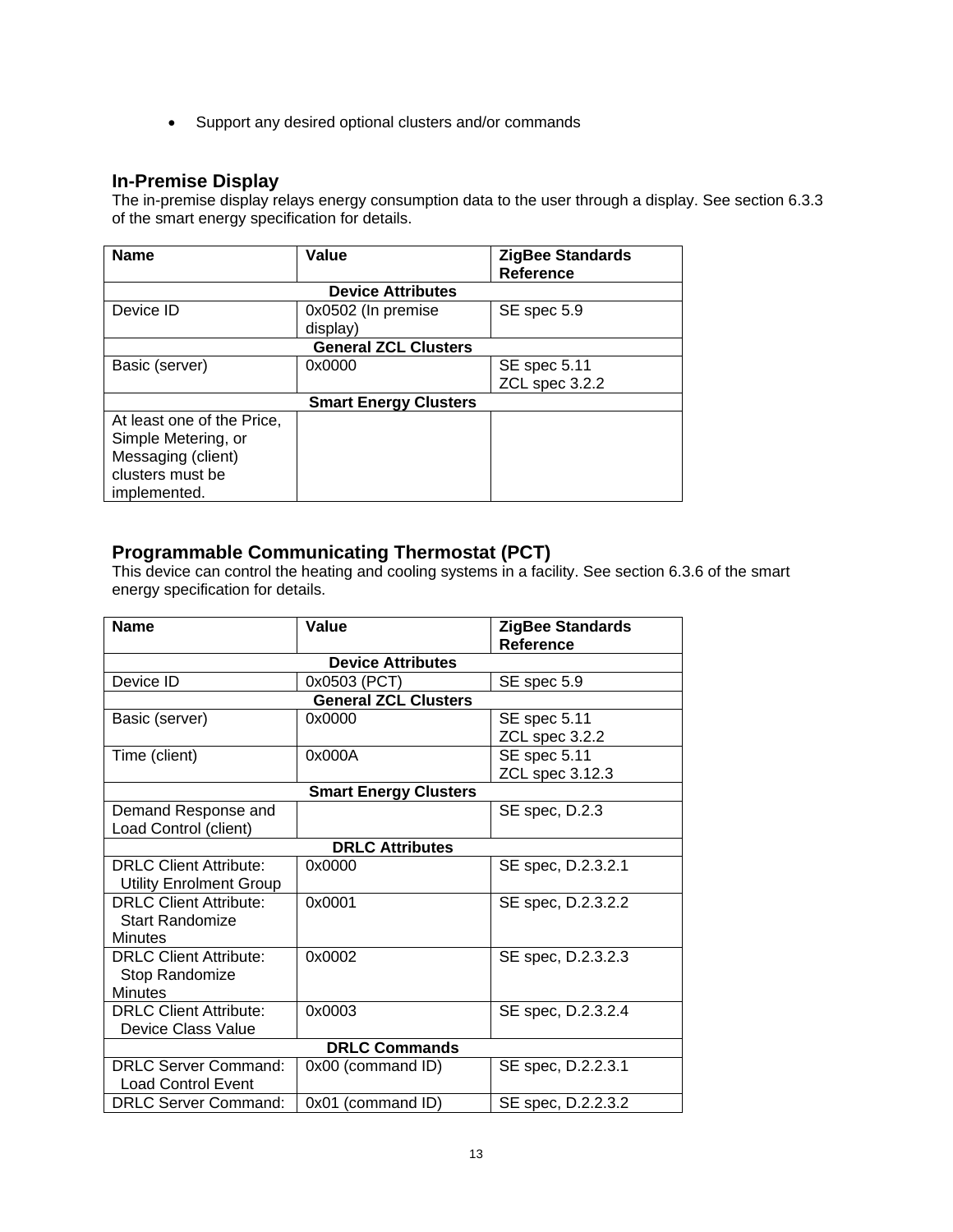| <b>Cancel Load Control</b><br>Event                        |                   |                    |
|------------------------------------------------------------|-------------------|--------------------|
| DRLC Server Command:<br>Cancel All Load Control<br>Events  | 0x02 (command ID) | SE spec, D.2.2.3.3 |
| DRLC Client Command:<br><b>Report Event Status</b>         | 0x00 (Command ID) | SE spec, D.2.3.3.1 |
| <b>DRLC Client Command:</b><br><b>Get Scheduled Events</b> | 0x01 (Command ID) | SE spec, D.2.3.3.2 |

### **Load Controller**

The load controller is a device that can receive demand response and load control events to either supply power to a load, or to shed a load for a specified time. Examples include water heaters, exterior lighting control, pool pumps, etc. See section 6.3.5 of the smart energy specification for a detailed description.

The following table outlines mandatory information that should be used when developing a load controller using the XBee SE firmware. The SE specification includes information on many optional clusters, attributes, and commands that are not included here.

| <b>Name</b>                                                               | <b>Value</b>                 | <b>ZigBee Standards</b><br><b>Reference</b> |  |
|---------------------------------------------------------------------------|------------------------------|---------------------------------------------|--|
| <b>Device Attributes</b>                                                  |                              |                                             |  |
| Device ID                                                                 | 0x0504                       | SE spec 5.9                                 |  |
|                                                                           | <b>General ZCL Clusters</b>  |                                             |  |
| Basic (server)                                                            | 0x0000                       | SE spec 6.1<br>ZCL spec 3.2.2               |  |
| Time (client)                                                             | 0x000A                       | SE spec 5.11, 6.3.5<br>ZCL spec 3.12.3      |  |
|                                                                           | <b>Smart Energy Clusters</b> |                                             |  |
| Demand Response and<br>Load Control (client)                              | 0x0701                       | SE spec, D.2.3                              |  |
|                                                                           | <b>ZCL Attributes</b>        |                                             |  |
| <b>Basic Device Information</b>                                           | 0x0000 (ZCL Version)         | ZCL spec 3.2.2                              |  |
|                                                                           | <b>DRLC Attributes</b>       |                                             |  |
| <b>DRLC Client Attribute:</b><br><b>Utility Enrolment Group</b>           | 0x0000                       | SE spec, D.2.3.2.1                          |  |
| <b>DRLC Client Attribute:</b><br><b>Start Randomize</b><br><b>Minutes</b> | 0x0001                       | SE spec, D.2.3.2.2                          |  |
| <b>DRLC Client Attribute:</b><br>Stop Randomize<br><b>Minutes</b>         | 0x0002                       | SE spec, D.2.3.2.3                          |  |
| <b>DRLC Client Attribute:</b><br><b>Device Class Value</b>                | 0x0003                       | SE spec, D.2.3.2.4                          |  |
|                                                                           | <b>DRLC Commands</b>         |                                             |  |
| <b>DRLC Server Command:</b><br><b>Load Control Event</b>                  | 0x00 (command ID)            | SE spec, D.2.2.3.1                          |  |
| <b>DRLC Server Command:</b><br><b>Cancel Load Control</b><br>Event        | 0x01 (command ID)            | SE spec, D.2.2.3.2                          |  |
| <b>DRLC Server Command:</b><br>Cancel All Load Control<br>Events          | 0x02 (command ID)            | SE spec, D.2.2.3.3                          |  |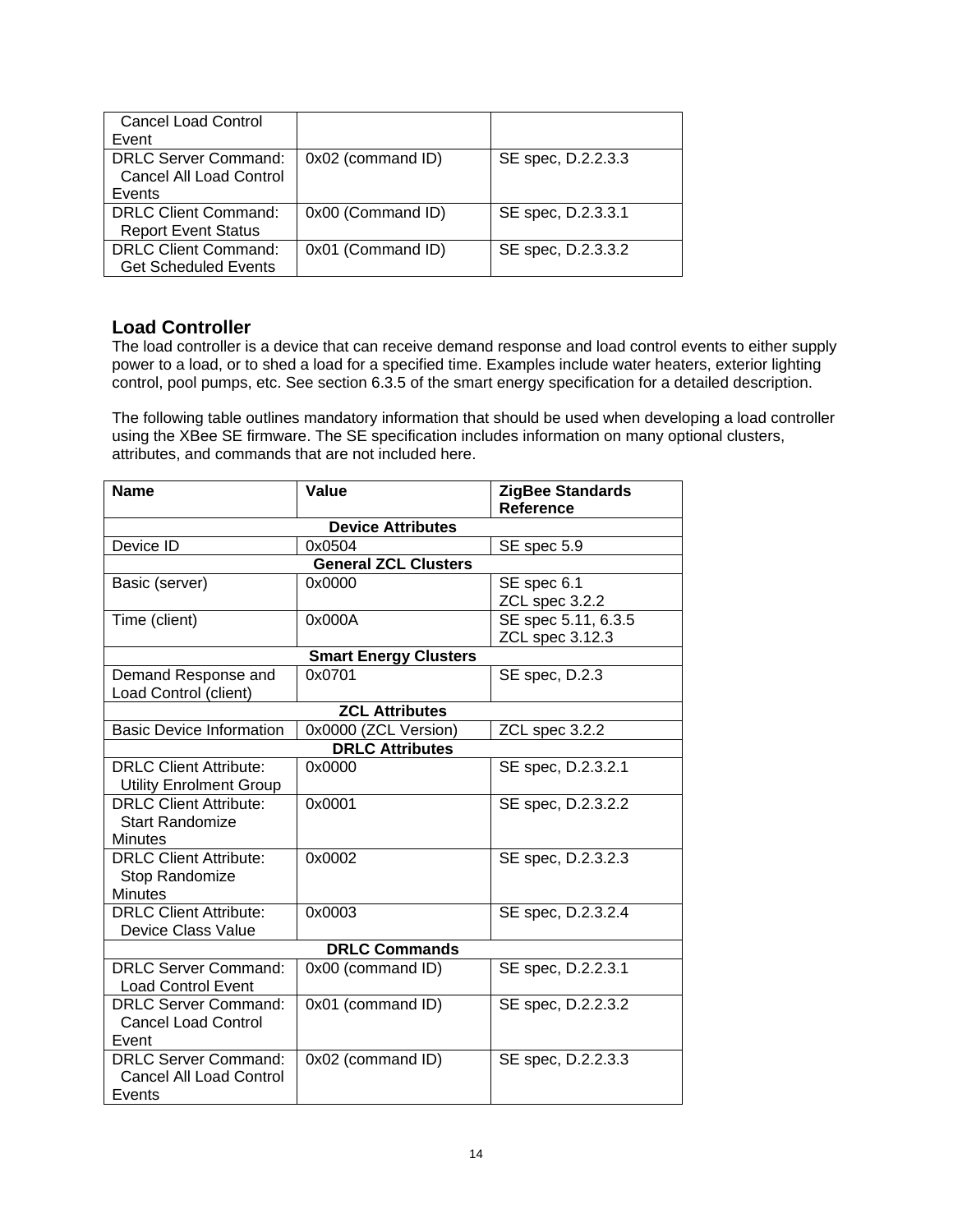| <b>DRLC Client Command:</b><br><b>Report Event Status</b>  | 0x00 (Command ID) | SE spec, D.2.3.3.1 |
|------------------------------------------------------------|-------------------|--------------------|
| <b>DRLC Client Command:</b><br><b>Get Scheduled Events</b> | 0x01 (Command ID) | SE spec, D.2.3.3.2 |

The Explicit API frames (0x11 and 0x91) can be used to send and receive smart energy messages. To develop a load controller using the XBee SE firmware, the application must do the following:

- Respond correctly to the ZDP requests (defined earlier)
- Respond to the DRLC server commands with the correct DRLC Client Command (response).
- Respond to ZCL attribute requests to query or set the DRLC client attributes
- Properly shed loads as required based on the received DRLC load control event messages.
- Support any desired optional clusters and/or commands.

### **Smart Appliance**

This device type is for appliances that contain intelligence to participate in energy management activities. It is still being defined. See section 6.3.5 of the smart energy specification for details.

| <b>Name</b>                  | Value                       | <b>ZigBee Standards</b><br><b>Reference</b> |
|------------------------------|-----------------------------|---------------------------------------------|
|                              |                             |                                             |
|                              | <b>Device Attributes</b>    |                                             |
| Device ID                    | 0x0505 (smart appliance)    | SE spec 5.9                                 |
|                              | <b>General ZCL Clusters</b> |                                             |
| Basic (server)               | 0x0000                      | SE spec 5.11                                |
|                              |                             | ZCL spec 3.2.2                              |
| Time (client)                | 0x000A                      | SE spec 5.11                                |
|                              |                             | ZCL spec 3.12.3                             |
| <b>Smart Energy Clusters</b> |                             |                                             |
| Price (Client)               |                             | SE spec, D.2.2                              |
| <b>Price Commands</b>        |                             |                                             |
| <b>Get Current Price</b>     | 0x00 (command ID)           | SE spec, D.4.2.3                            |

# **Prepayment Terminal**

This device is still being defined. The smart energy specification states that the information for this device should be used as reference material until the prepayment cluster is completely defined. See section 6.3.8 in the SE spec.

| <b>Name</b>                  | Value                       | <b>ZigBee Standards</b><br><b>Reference</b> |
|------------------------------|-----------------------------|---------------------------------------------|
|                              | <b>Device Attributes</b>    |                                             |
| Device ID                    | 0x0506 (Prepayment          | SE spec 5.9                                 |
|                              | Terminal)                   |                                             |
|                              | <b>General ZCL Clusters</b> |                                             |
| Basic (server)               | 0x0000                      | SE spec 5.11                                |
|                              |                             | ZCL spec 3.2.2                              |
| Time (client)                | 0x000A                      | SE spec 5.11                                |
|                              |                             | ZCL spec 3.12.3                             |
| <b>Smart Energy Clusters</b> |                             |                                             |
| Price (client)               |                             | SE spec, 6.3.8                              |
| Time (client)                |                             | SE spec, 6.3.8                              |
| Prepayment (server)          |                             | SE spec, 6.3.8                              |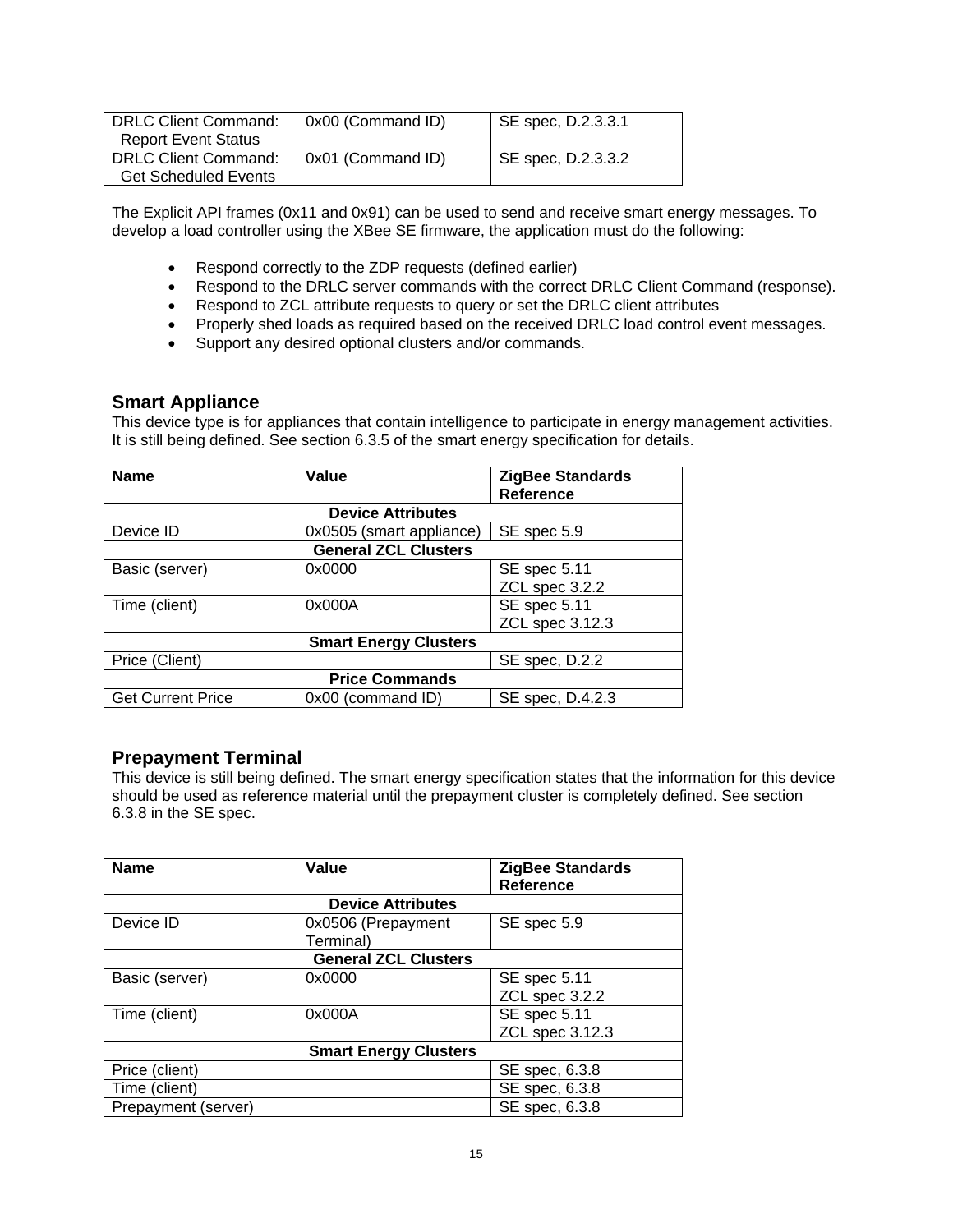| Prepayment (client)      |                   | SE spec. 6.3.8  |
|--------------------------|-------------------|-----------------|
| <b>Price Commands</b>    |                   |                 |
| <b>Get Current Price</b> | 0x00 (command ID) | SE spec D.4.2.3 |

### **Range Extender**

The range extender is a simple router that is used to extend the RF range between smart energy devices. Range extenders may be deployed as necessary to promote adequate RF coverage in a deployment. The range extender must be a router, and it cannot support any device functionality of the other smart energy device types. See section 6.3.6 of the smart energy specification for details.

The following table outlines mandatory information that the wall router must support.

| <b>Name</b>           | Value                       | <b>ZigBee Standards</b> |  |
|-----------------------|-----------------------------|-------------------------|--|
|                       |                             | <b>Reference</b>        |  |
|                       | <b>Device Attributes</b>    |                         |  |
| Device ID             | 0x0008                      | SE spec 5.9             |  |
|                       | <b>General ZCL Clusters</b> |                         |  |
| Basic (server)        | 0x0000                      | SE spec 6.1             |  |
|                       |                             | ZCL spec 3.2.2          |  |
| <b>ZCL Attributes</b> |                             |                         |  |
| <b>Basic Device</b>   | 0x0000 (ZCL Version)        | ZCL spec 3.2.2          |  |
| Information           |                             |                         |  |

# **APS Encryption**

ZigBee defines encryption at both the network and APS layers. The network key is used to encrypt data at the network layer. It is obtained during joining and shared among all devices in the network. The link key is used to encrypt data at the APS layer. In smart energy, the link key is known only to the source and destination devices, providing end-to-end encryption.

In smart energy, network encryption is always applied and APS encryption is required only for certain messages. APS encryption can be applied on a per-packet basis by setting the transmit options byte in the Explicit transmit API frame (0x11). All smart energy clusters, along with the time and commissioning clusters require APS encryption. (See table 5.10 in section 5.4.6 in the smart energy specification for more information.)

When the XBee receives an RF packet, the receive options byte in the explicit receive API frame (0x91) indicates if the packet was encrypted with APS encryption or not. The receive options byte will have a 0x20 bit value if the packet was APS encrypted.

# **Trust Center Requirements Registering Devices**

In order to join a network, smart energy devices must be registered with the trust center. (In rare cases, joining devices can be pre-configured with the trust center link key if known.) The content in this section applies if devices will be registered with the trust center (i.e., the trust center link key is not known). The XBee API includes a Register Device API frame (frame  $ID = 0x24$ ) that can be used to register devices with the XBee coordinator (trust center). This API stores a 64-bit address and initial link key for a given device into the trust center's key table. Up to 14 devices can be registered with the trust center. Once a device joins a smart energy network and completes key establishment, the key table entry for that device is updated with the key that was generated during key establishment. To remove the device (and its key) from the key table, send a Register Joining Device API frame with the key field omitted.